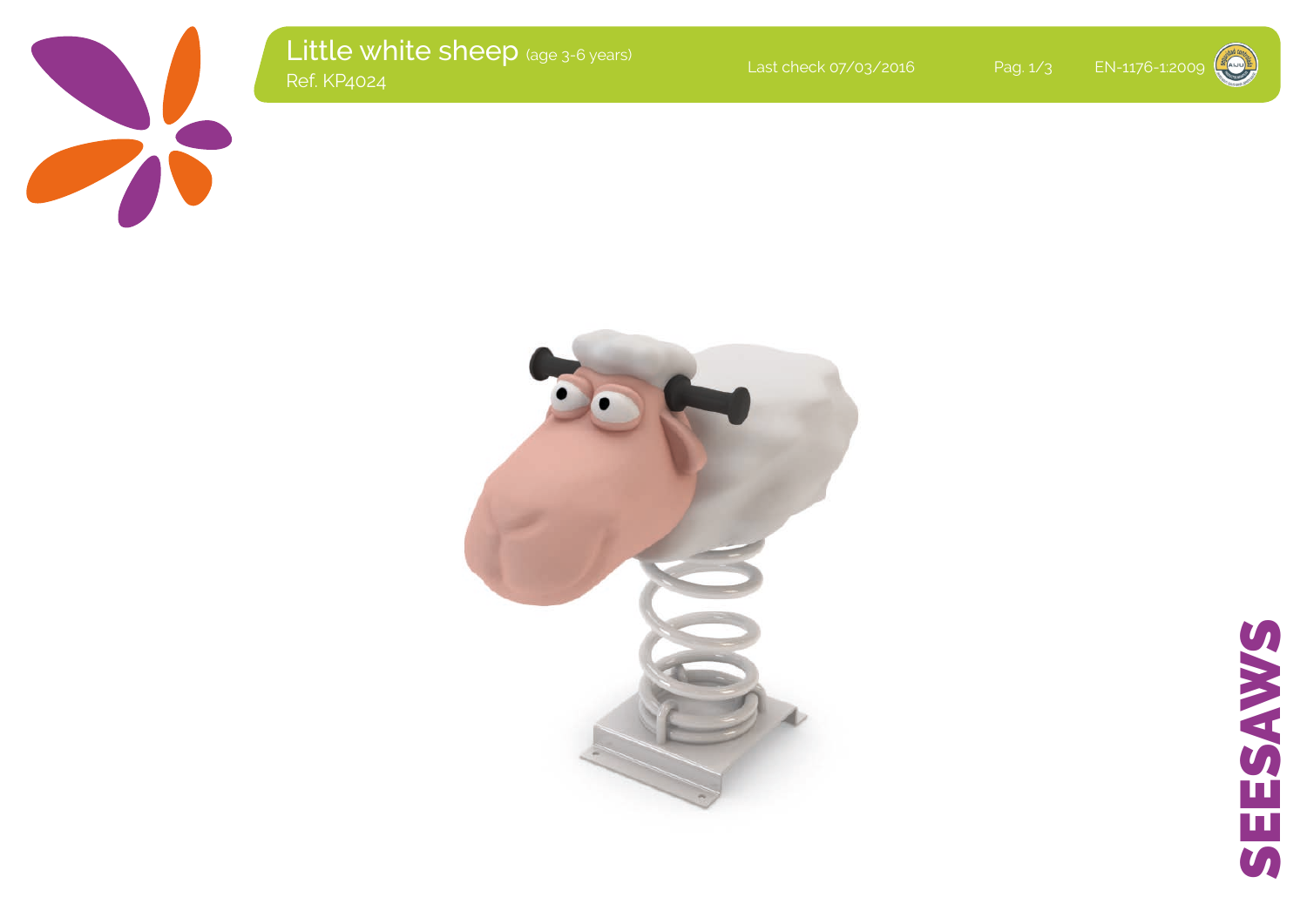

# Little white sheep (age 3-6 years) Last check 07/03/2016 Pag. 2/3 EN-1176-1:2009<br>Ref. KP4024

SEESAWS

Ц

BOAYSE

**Technical information.**

**Animal:** Main body made of polyester, painted by mass, with geal-coat of predominant color and antigraffiti treatment.

**Structure**: Internal frame made of steel to be anchored to the srping.

**Spring:** Standard made of steel s/norm UNE1176 with thermosetting polyester coating.

**Bindings:** Made in galvanized steel to be anchored on concrete deck.

## **Technical data.**

Assembly: 1 pers. 1/2 hours. **Weight:** 30 Kg. **Total height:** 0,80 m. **Free fall height:** 0,55 m. **Safety area:** 7,8 m². **Biggest piece dimension:** 0,86 m. **Spare pieces availability:** 3 years.

### **For further information.**

Contact us. KIWI PLAYGROUNDS & WOODS. C/ Foia, 13 P.I. Alqueria de Moret 46210 Picanya (Valencia) Tel. +34 963 313 677 E-mail: kiwi@kiwipw.com

Web: www.kiwipw.com **The company reserves its right to apply any modifications or changes to their products.**